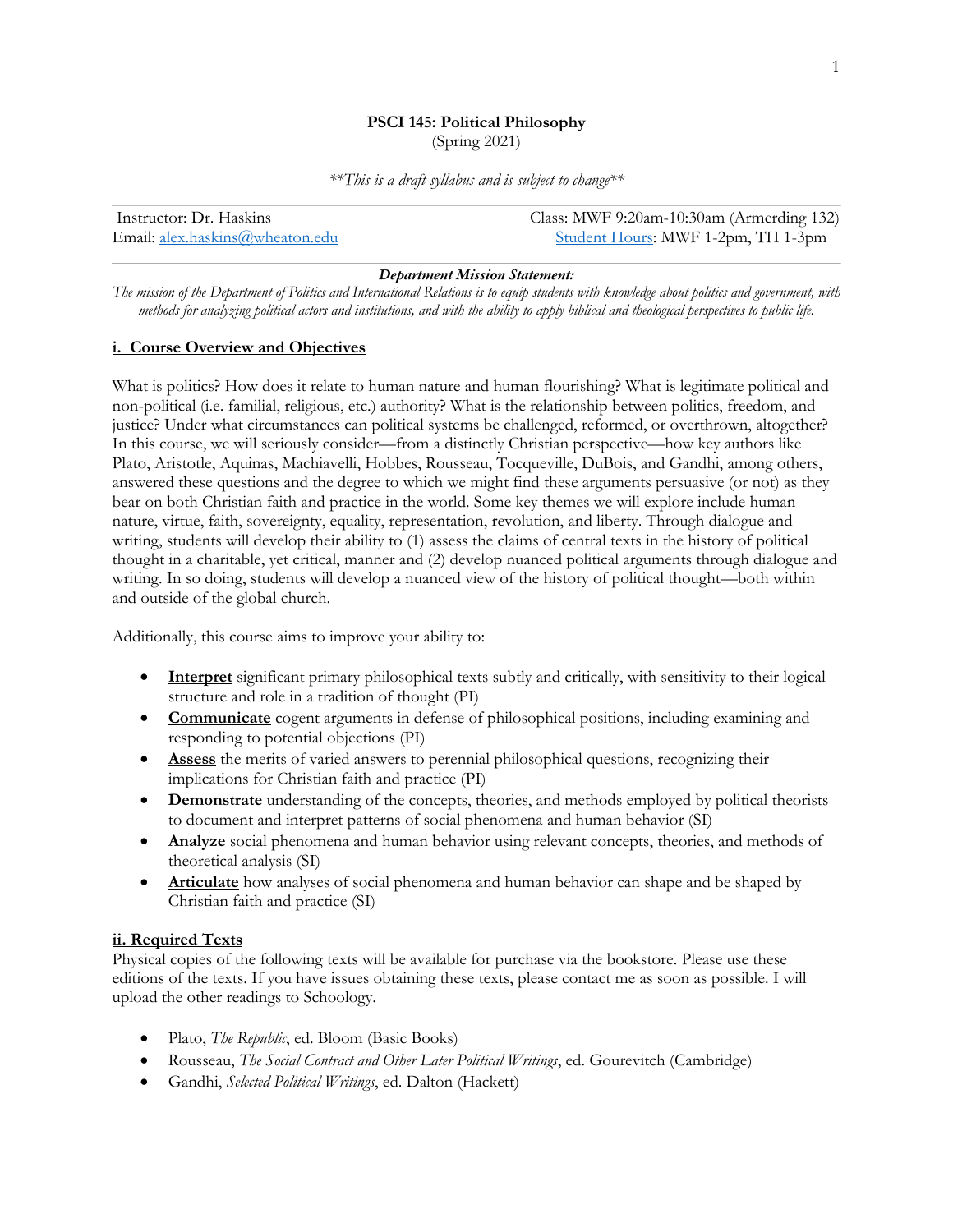#### **iii. Assignments and Grading**

#### **Attendance and Participation** 20 % **20** %

Regular class attendance and active participation facilitate both course learning objectives: critically (though charitably) assessing and formulating original arguments concerning themes within these texts. Thus, attendance and participation in class is mandatory. Absences due to personal emergencies, illness, or other legitimate causes will be excused with advanced notice and proper documentation (e.g. a letter or email from your doctor), where applicable. In light the of ongoing pandemic, class attendance may (at a later point) operate in a "dual modality" format as follows: the class will be divided into two, evenly distributed groups. Group A will meet in-person (with Group B online) on Wednesdays and Group B will meet in-person (with Group A online) on Fridays. Mondays will alternate in-person meeting with Group A in-person in one week (Group B online) and Group B in-person the following week (Group A online). In-person students are expected to log into Zoom for the duration of class discussion and to mute both their Zoom and their computer microphone unless speaking. Online students need only mute their Zoom. Occasional small group work will be done via Zoom breakout rooms. During remote learning (the first few weeks), we will conduct class by Zoom. If Zoom malfunctions, discussion may move fully to Schoology discussion boards and small group work may be done via Google Docs. All classes will be recorded and uploaded to Schoology for students who cannot attend synchronously (e.g. due to time zones, sickness). All students—regardless of synchronous or asynchronous attendance—must submit discussion posts to Schoology which are comprised of (1) a relevant quote from the reading (50-75 words max) and analysis of that quote (100 words max) by midnight (CST) the day of our synchronous class session. Good participation reflects quantity *and* quality of in-class comments (in Zoom or in the Zoom chat) and discussion posts. Students are expected to come to class with texts readily available, having done the reading, posted a relevant quotation/analysis on the discussion board beforehand, and prepared for respectful and substantive discussion. Students are encouraged to monitor the Zoom Chat and bring attention to unaddressed questions or comments that are pertinent to course themes. During the in-person portions of class, after students enter and before they exit the class, they must clean their desks and chairs with available disinfectants. In-person students will be dismissed in a staggered manner each class to lower the chance of transmission. Laptops and accommodation technology are allowed only for course-related activities; other observed activities will result in a grade reduction. Office hours will be conducted online via Zoom. Students can sign up by clicking on the "Student Hours" link above. I am available in office hours for any student (or pair of students) wishing to discuss methods for engaging more effectively in class discussion or for securing a means to access Zoom and Schoology if a student does not possess a computer. In-person students may use the restroom and grab water at their discretion, but they are required to wear their masks at all times and to return to class if restroom occupancy has been met.

*In-class discussion* – 10% *Discussion Posts* – 10%

## **Quizzes 45 %**

Quizzes serve as a brief written means for students to demonstrate their ability to recall class content and assess arguments about class texts. They are also intended to help students develop the writing skills for the essays. There will be seven quizzes this term administered via Schoology with ascending weight in grading  $(2\%, 4\%, 5\%, 6\%, 8\%, 10\%, 10\%)$ . Quizzes will involve two parts and are open book/note, but no websites, etc. are allowed. *In short: when reading, you should physically take notes on your readings in preparation for class discussion and quizzes. If this is cost-prohibitive or will place undue financial pressure on you in any way, please come see me in office hours to discuss a strategy to ensure your access to the course readings.* The first part consists of two short-answer questions that require recalling previous course content. Because students will need to use textual support for these short answers, they are expected to bring the relevant texts to class for that period. A note: I will run checks to see overlap between student answers and online websites; answers that are substantially similar to online sites will receive zero credit. The second part is a take-home essay in which students argue a position based on a prompt. (Prompts are attached to the in-class quiz.) The take home essay should be roughly 500 words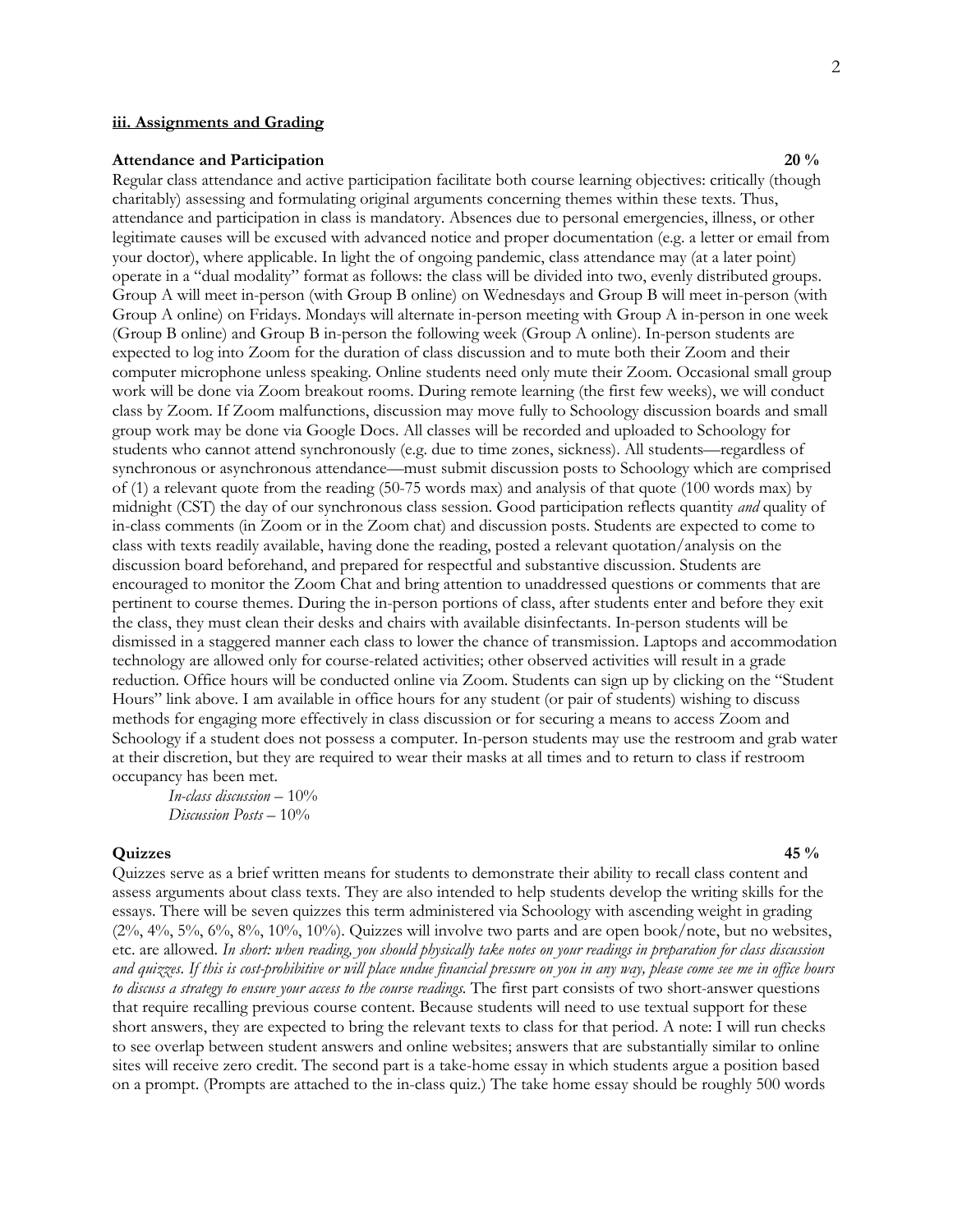in length (12pt font, normal margins, double-spaced) and is due **by 8:00am CST (by email) the next day (i.e. Thursday at 8:00am, if the quiz is on Wednesday)**.

## **Final Exam 35 %**

The final exam gives students an opportunity to demonstrate their ability to critically, yet charitably, assess the course material. This must be original work from the student; plagiarism is not tolerated under any circumstance and will result in failure on the assignment and possibly failure in the course or further College sanctions. If students are unclear on what constitutes plagiarism, they should consult the Student Handbook and Community Covenant. The final exam will consist of two parts: an essay  $(\sim 1,000$  words) and two short answers. More details about the short answer portion will be provided as the exam nears. I will provide the take-home final exam essay prompts a week in advance of the in-class exam and the take home essays will be due via Schoology the day of the exam. Students who submit a post-assessment survey (to be provided) before the beginning of our last class may elect to have a 24-hour extension on the essay. Final exam take home essays should be 12pt font, normal margins, double-spaced and should answer the prompt. I will not read drafts of take home essays, but I am available to discuss essay ideas before the exam. Late essays will be reduced by one-third a letter grade (e.g. from a B+ to a B) for every day past the due date and I will not accept essays after three days without a legitimate cause substantiated by advanced notice and proper documentation (e.g. a letter or email from your advisor), where applicable.

## **Grading Range**

| _______________             | A: $100-94$ A -: $93-90$ |                   |
|-----------------------------|--------------------------|-------------------|
| B+: 89-87                   | B: 86-84                 | $B - 83 - 80$     |
| $C_{1}: 79-77$              | $C: 76-74$               | $C_{\rm}$ : 73-70 |
| $D^{+}$ : 69-67 $D$ : 66-64 |                          | $F: 63-0$         |

## **iv. General Policies and Information**

## **Confidentiality and Mandatory Reporting**

As an instructor, one of my responsibilities is to help create a safe learning environment on our campus. I also have a mandatory reporting responsibility related to my role as a faculty member. I am required to share information regarding sexual misconduct or information about a crime that may have occurred on Wheaton College's campus with the College. Confidential resources available to students include Confidential Advisors, the Counseling Center, Student Health Services, and the Chaplain's Office. More information on these resources and College Policies is available at www.wheaton.edu/sexualassaultresponse.

## **COVID-Safe Classrooms**

In accordance with the Wheaton College Face Covering Policy and *COVID Safe, Thunder Strong Commitment* signed by each student and faculty member, CDC-approved face coverings and social distancing are required while attending class. Failure to comply with wearing a face covering, wearing the required wristband, or social distancing will result in dismissal from the class session and an unexcused absence. Multiple violations can lead to dismissal from the class. If a student falls ill, they ought to notify me immediately and quarantine. Such students will still need to complete quizzes, discussion posts, and exams on time (remotely), to the best of their ability. If students become too ill to work, grading will be adjusted accordingly.

## **Inclusive Language**

As per the faculty rules, I expect students to use gender inclusive language for human beings.

#### **Learning and Accessibility Services**

Wheaton College is committed to providing reasonable accommodations for students with documented learning differences, physical or mental health conditions that qualify for accommodations under the ADA. Any student needing academic adjustments is requested to contact the Learning and Accessibility Services Office as early in the semester as possible. To contact LAS, please email  $\frac{las@wheaton.edu}{las@wheaton.edu}$  or call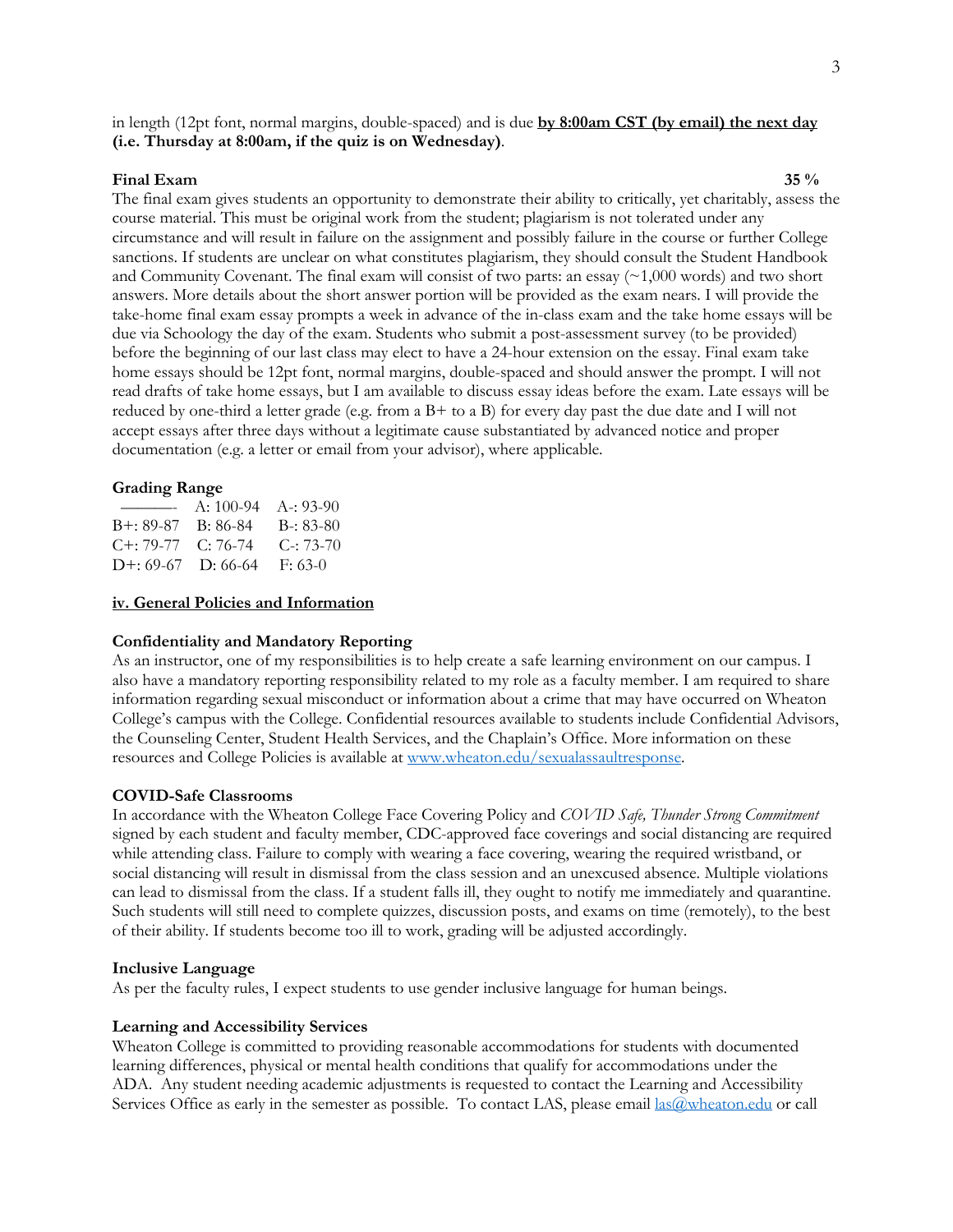630.752.5615. If you already have an accommodation letter, I am available to discuss how to implement the accommodation.

#### **Writing Center**

Writing Center: The Writing Center is a free resource that equips undergraduate and graduate students across the disciplines to develop effective writing skills and processes. This academic year, the Writing Center is offering online appointments only. Learn more about online consultations for undergraduates and graduate students, and make an appointment.

## **v. Tips for Success**

In my experience, students who follow these tips tend to do well. I encourage you to heed them.

- *Finish the reading at least 24 hours before it is due*. For example, finish Wednesday's class reading by Tuesday morning. This will require time management, but it allows more time for reflection.

- *Take notes as you read, in the text*. This will allow you to track your reactions to the readings and think (ahead of class) about intriguing or puzzling passages.

- *Come to office hours*. I do not bite. I am invested in you succeeding in this course.

- *Talk with your peers about the readings outside of class*. It helps you process and vocalize your views on the text(s) in preparation for class discussion.

- *Map out the "A-L-E" (Argument-Logic-Evidence) of the text before, during, and after class*. Your reproduction of the "A-L-E" of class texts helps enrich both our class discussion and your written assignments.

- [For any writing assignment] *Outline your argument—section by section, paragraph by paragraph*. If you cannot justify why a section or paragraph should be included in the writing assignment, do not include it.

#### **vi. Reading Schedule**

*Assignments listed under each day are due for that day.* 

## **[Pages of Reading]**

| Week One<br>M (1/18): NO CLASS (MLK DAY, *Complete Pre-Assessment Surveys*)                |                     |
|--------------------------------------------------------------------------------------------|---------------------|
| W (1/20): Introduction; Plato, Republic Book I (327a-354c)                                 | $\lceil -32 \rceil$ |
| F (1/22): Plato, Republic Books IV (427d-445b), V (449a-471c)                              | $\lceil 246 \rceil$ |
| Week Two<br>M $(1/25)$ : Plato, Republic Books V-VI-VII (471c-521b)                        | $\lceil -51 \rceil$ |
| W (1/27): Plato, Republic Books VIII (543a-569c), IX (587a-592b)<br>** QUIZ 1** (ON PLATO) | $\lceil 36 \rceil$  |
| F (1/29): Aristotle, Politics Books I.I-II.V                                               | $\lceil 35 \rceil$  |
| Week Three<br>$M(2/1)$ : Aristotle, <i>Politics</i> Book III                               | $\lceil 36 \rceil$  |
| W (2/3): Aristotle, Politics Book VII                                                      | $\lceil 36 \rceil$  |
| F $(2/5)$ : Cicero, On the Commonwealth Book I.26-71, Book III.42-48                       | [ $\sim$ 25]        |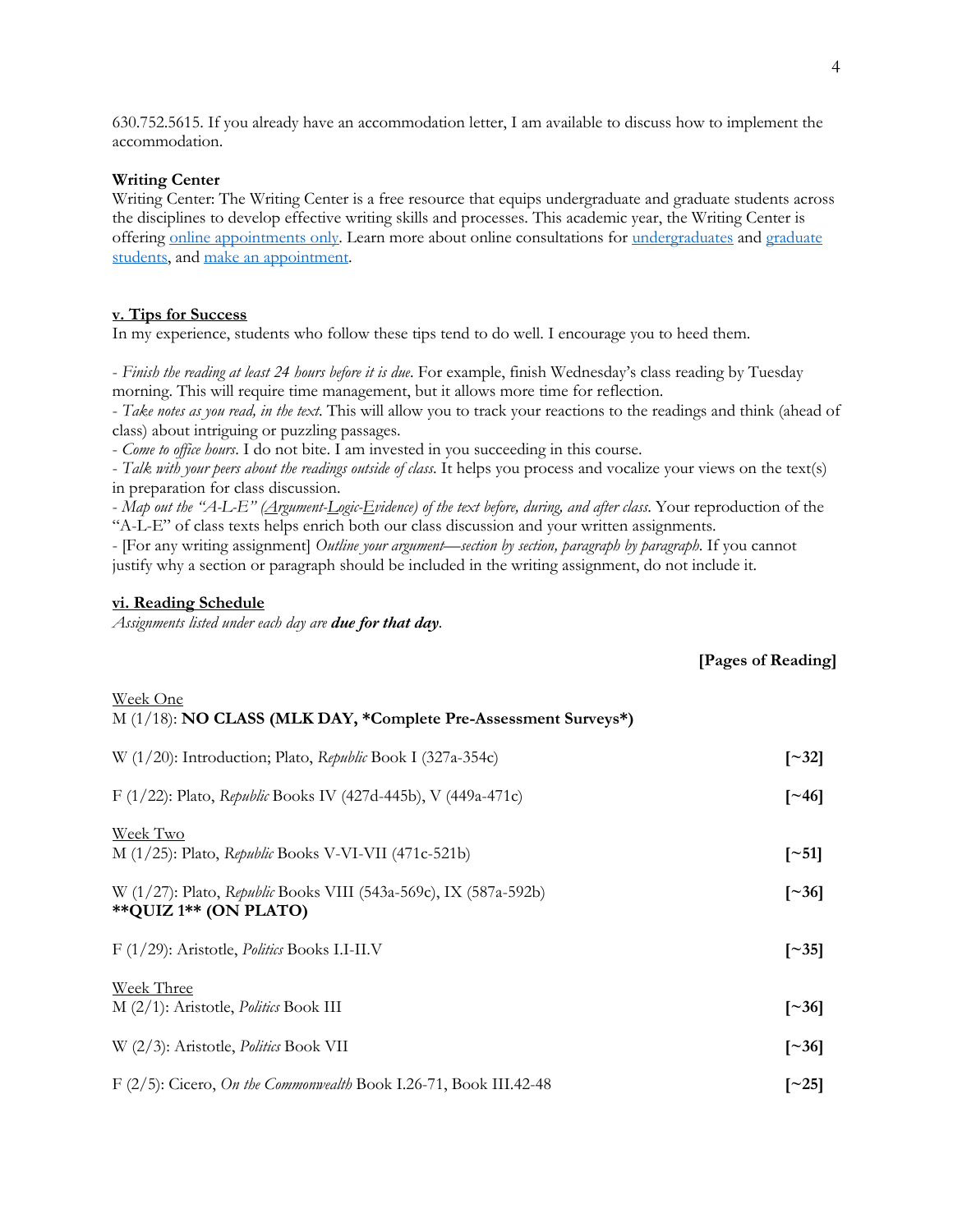| <b>Week Four</b><br>M $(2/8)$ : Cicero, On the Law Book I.17-62<br>** QUIZ 2** (ON ARISTOTLE & CICERO)                                                                                            | $\lceil$ ~18]            |
|---------------------------------------------------------------------------------------------------------------------------------------------------------------------------------------------------|--------------------------|
| W (2/10): Aquinas, On Law, Morality, and Politics I-II 91.A.1-A.5, 94.A.1-95.A.2, 96.A.1-97.A4                                                                                                    | $\lceil 242 \rceil$      |
| F (2/12): Aquinas, On Law, Morality, and Politics II-II 58.A.1-A.12                                                                                                                               | [~19]                    |
| <b>Week Five</b><br>M (2/15): Aquinas, On Law, Morality, and Politics II-II 40.A.1, 64.A.7, 104.A.5-A.6, 42.A.2<br>10.A.11, 11.A.3; CS II D44, IV D37<br>(PRESIDENT'S DAY BUT CLASSES IN SESSION) | $\lceil$ –16 $\rceil$    |
|                                                                                                                                                                                                   |                          |
| W (2/17): Machiavelli, The Prince Preface, Dedicatory Letter, chs. I-VIII                                                                                                                         | $\left[ \sim 35 \right]$ |
| F (2/19): Machiavelli, <i>The Prince</i> chs. IX-XIX                                                                                                                                              | $\lceil 245 \rceil$      |
| <b>Week Six</b><br>M (2/22): Machiavelli, The Prince chs. XX-XXVI<br>** QUIZ 3** (ON AQUINAS & MACHIAVELLI)                                                                                       | $\lceil 28 \rceil$       |
| W (2/24): Luther, On Secular Authority                                                                                                                                                            | $\lceil 247 \rceil$      |
| F (2/26): Calvin, On Civil Government (Institutes Book IV ch. 20)                                                                                                                                 | $\lceil -40 \rceil$      |
| <b>Week Seven</b><br>$M$ (3/1): Hobbes, Leviathan chs. 12-15                                                                                                                                      | $\lceil 38 \rceil$       |
| W (3/3): Hobbes, Leviathan chs. 16-21                                                                                                                                                             | $\lceil -45 \rceil$      |
| $F(3/5)$ : Hobbes, Leviathan chs. 29-31<br>** QUIZ 4** (ON LUTHER & CALVIN)                                                                                                                       | $\left[ \sim 35 \right]$ |
| <b>Week Eight</b><br>M (3/8): Locke, Second Treatise chs. 1-5                                                                                                                                     | $\left[ \sim 37 \right]$ |
| $W$ (3/10): <b>NO CLASSES</b>                                                                                                                                                                     |                          |
| $F(3/12)$ : Locke, Second Treatise chs. 9-10, 19<br><b>END OF A-QUAD</b>                                                                                                                          | $\lceil 29 \rceil$       |
| <u>Week Nine</u><br>M (3/15): Locke, Letter Concerning Toleration                                                                                                                                 | $\lceil -64 \rceil$      |
| W (3/17): Rousseau, Second Discourse pt. II & Notes<br>** QUIZ 5** (ON HOBBES & LOCKE)                                                                                                            | $\left[ \sim 36 \right]$ |
| F (3/19): Rousseau, Social Contract Books I-II                                                                                                                                                    | $\lceil 241 \rceil$      |
| Week Ten<br>M (3/22): Rousseau, Social Contract Book III, Book IV ch. VIII                                                                                                                        | $\lceil -49 \rceil$      |